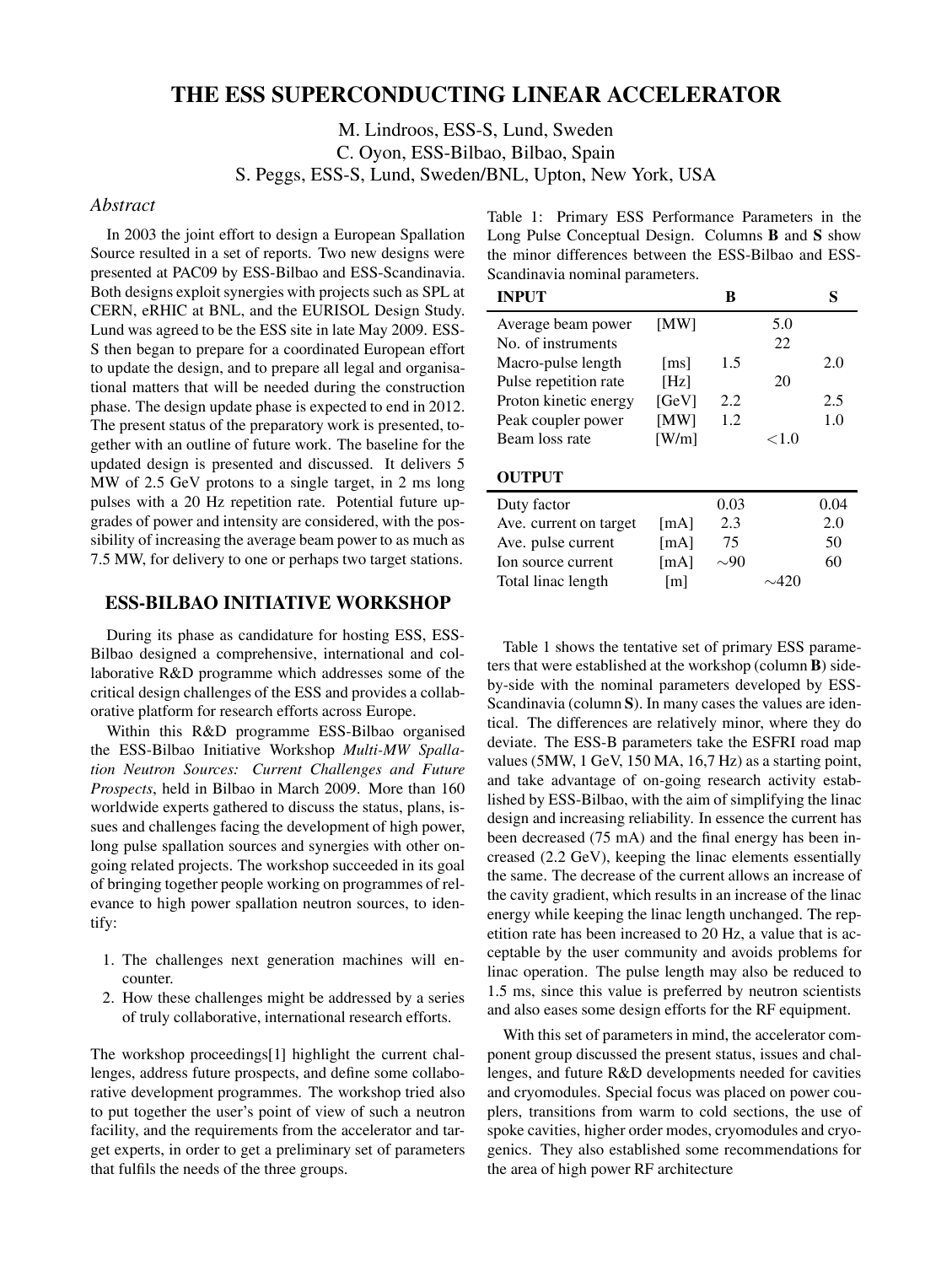The beam dynamics and diagnostics group addressed the problems of modelling codes, radiation issues and longitudinal and transverse measuring techniques. Their recommendations came in three main sub-areas:

- 1. **Beam diagnostics:** the working group clearly recommended more diagnostic equipment than previously envisaged.
- 2. **Linac Front End:** an approach for obtaining high reliability FE system capable of meeting the speci fied parameters was specified, considering each major component of the FE separately – ion source, LEBT and RFQ.
- 3. **Beam dynamics:** the clear conclusion was that a detailed study of the beam line, from the ion source to the target, must be completed.

#### **PARAMETER OVERVIEW**

Proton beam macro-pulses around 1.0 ms are close to ideal from the *users point of view*[2]. Pulse repetition rates as large as 33 Hz are viable, although rates of 20 Hz or less are preferred. The 22 neutron instruments must be served with very high reliability. Currently the PSI SINQ cyclotron achieves ∼90% reliability, while the more complex SNS SRF linac achieves ∼80% at 680 kW. Reliability is related to maintainability, so the ESS requires low beam loss rates (preferably ≪1 W/m with localized exceptions) to control beam component activation. Reliability and low losses run counter to the desire for high performance, low cost, and low risk in construction and commissioning.

The *primary parameters*in Table 1 evolved from the values originally proposed in 2003, with almost the same linac components[3]. The most significant changes are the current decrease (from 150 mA) and the energy increase (from 1.0 GeV).

The *beam energy* is increased while keeping the overall length almost constant by raising the SC elliptical cavity gradient. The neutron flux is almost unchanged – the number of neutrons per proton-Joule appears to be almost constant above 1 GeV. The final focusing system is modified. An active beam painting scheme is being considered.

The *average beam current* reduction, enabled mainly by the increased beam energy, in turn reduces the space charge forces and so helps to minimize halo generation at low energies, where the beam quality for the whole linac is de fined. Lowering the beam current eliminates the need for a beam funnel to combine beams from two front-ends. Beam funnels have never been used in routine accelerator operations, although proof-of-principle experiments have been successful. Lower beam currents reduce the commissioning time, reduce beam losses, and facilitate an upgrade to higher beam powers.

The maximum *cavity gradient* in the high current SRF linac is limited by the maximum peak power that can be fed via the *power couplers*. Current technologies limit the peak coupler power to about 1.0 MW, sufficient for a peak gradient of 15 MV/m in a 5-cell 704 MHz cavity accelerating a 60 mA beam. This is consistent with present technology.

Increasing the *repetition rate* slightly from 16.67 Hz to 20 Hz appears to be acceptable to the user community and helps keep the average current low. It also avoids possible problems related to subharmonics at 1/3 of the power grid frequency.

### *Design Update*

The ESS-B and ESS-S parameter sets and designs – both of which evolved from the 2003 design – will converge during the process of writing the ESS Conceptual Design Report, scheduled for release and critical review in 2012. Strategic questions that remain to be resolved more clearly by future ESS users and by ESS technical teams, working closely together, include:

- 1. How long is the ideal "long pulse" and what is ideal repetition rate?
- 2. Can the neutron pulse be shaped more usefully for the instruments, by pre-shaping the proton pulse, not in a square wave?
- 3. Can it be confirmed that the number of neutrons delivered to the instruments is proportional to the proton-Joules delivered to the target, for energies up to 3 GeV or more?
- 4. What flexibility can be left in the design for future upgrades, without compromising construction time, schedule and budget?
- 5. Using the best SCRF technology, what is the optimum design of the linac with given objectives?

### **FLEXIBLE PULSE STRUCTURE**

Although the nominal ESS pulse rate is 20 Hz, the capability of operating at 40 Hz can be built-in from day one, providing technical headroom and avoiding unnecessarily precluding future upgrade possibilities, however unlikely they may seem at this point. During nominal operation there would only be beam in every second macropulse. We are examining the ability of the ESS to re-tune the macropulse length – and possibly intensity – on a pulseto-pulse basis. Pre-shaped pulses – not square waves – are also a possibility, with advantages to the beam user.

It is far from clear what an upgrade would look like, but there are various paths towards 7.5 MW operation. Generic classes of upgrade options include:

- 1. Increasing the ion source current from (for example) 60 mA to 90 mA, with all other parameters held constant, to deliver *7.5 MW long pulses*.
- 2. Adding an accumulator ring to provide *2.5 MW short pulses* to a second target station, in addition to 5 MW long pulses.
- 3. Doubling the rate to 40 Hz, filling 3 out of 4 buckets, with *2.5 and 5 MW long pulses* at 10 and 20 Hz to 2 target stations.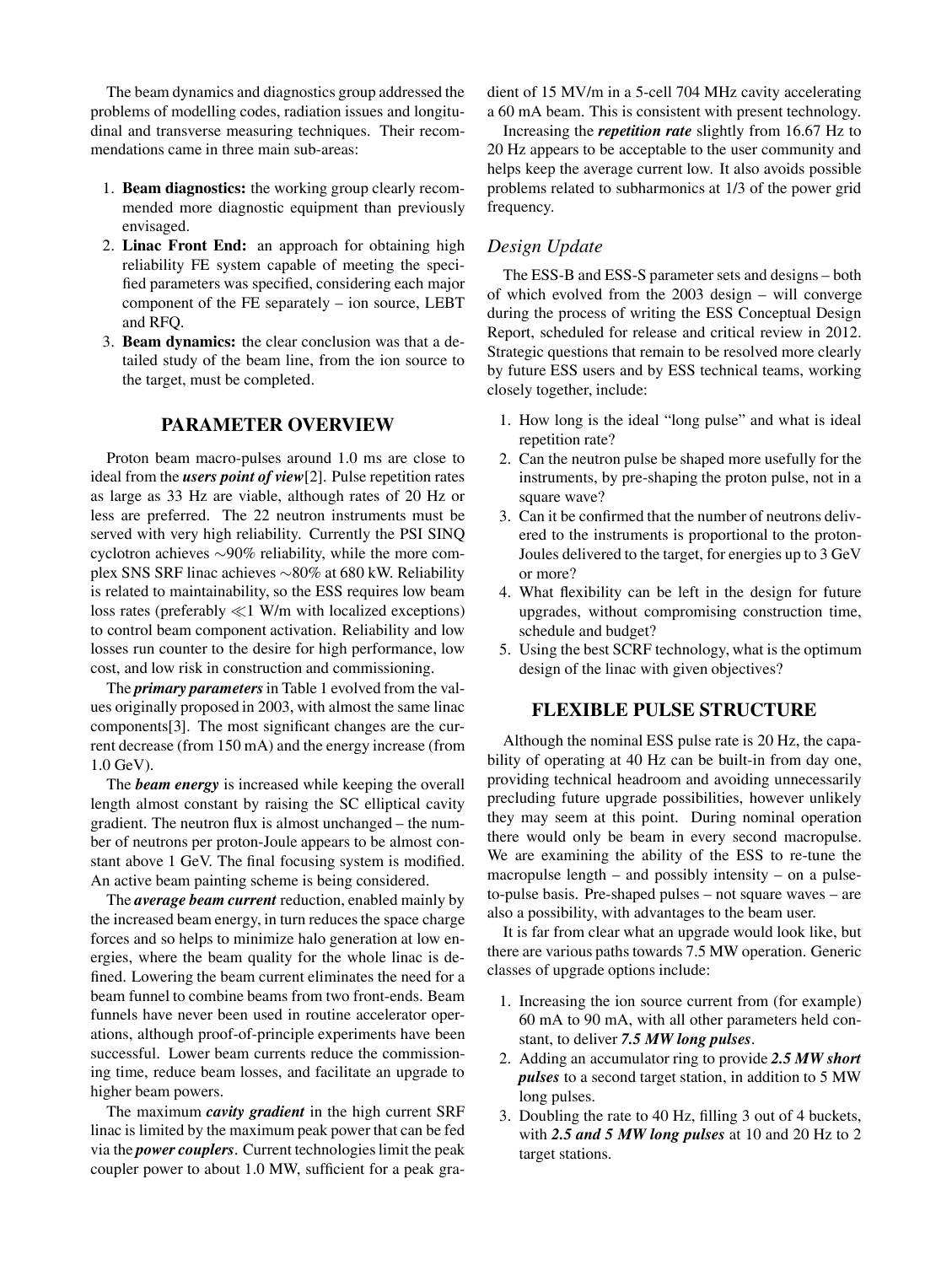

Figure 1: Block layout of the ESS linac. (TOP) The ESS-B layout, as it had evolved by the end of the *Initiative Workshop*, and as discussed at this conference [10]. (BOTTOM) A block diagram of the ESS-S layout, showing space in a "Transport" section that is reserved for a potential upgrade, in which additional cryomodules are installed to increase the beam power to 7.5 MW at a constant top energy of 2.5 GeV.

Table 2: Possible ESS upgrade performance that will be built into the flexible pulse structure during baseline construction.

| <b>INPUT</b>          |                    | Nominal | <b>Upgrade</b> |
|-----------------------|--------------------|---------|----------------|
| Average beam power    | [MW]               | 5.0     | 7.5            |
| Macro-pulse length    | $\lceil ms \rceil$ | 2.0     | 2.0            |
| Pulse repetition rate | [Hz]               | 20      | 20             |
| Proton kinetic energy | [GeV]              | 2.5     | 2.5            |
| Peak coupler power    | [MW]               | 1.0     | 1.0            |
| Beam loss rate        | [W/m]              | < 1.0   | < 1.0          |
| <b>OUTPUT</b>         |                    |         |                |
| Duty factor           |                    | 0.04    | 0.04           |
| Ave. pulse current    | [mA]               | 50      | 75             |
| Ion source current    | [mA]               | 60      | 90             |
| Total linac length    | $\lceil m \rceil$  | 418     | 418            |

### **RADIO FREQUENCY SYSTEMS**

# *Front End (Normal Conducting)*

Linac sub-systems are summarized in Fig. 1 and Table 3. A single ECR proton *ion source* generates 60 mA, 2 ms pulses[4, 5]. Such sources have demonstrated routine operation with currents  $>100$  mA, with  $>99\%$  reliability. The beam pulse rise time of 1 to 2 ms is reduced to  $\sim$ 100 ns using a chopper included in the extraction system by segmenting one electrode.

The *LEBT* line matches the beam extracted from the ion source into the RFQ with minimal emittance growth, using a dual solenoid system. Magnetic focusing permits space charge neutralization via the ionization of the residual gas. The slow chopper system beam dump embedded in the first part of the LEBT is mainly an aperture reduction of the cooled vacuum chamber. A negatively polarized ring located at the RFQ entrance acts as an electron barrier, and provides two functions:

- 1. Eliminating an electron flow from the LEBT into the RFQ which would provoke incorrect DCCT current measurements;
- 2. Inducing a better space charge neutralization near the RFQ entrance, helping beam focusing into the cavity.

The pressure of a few  $10^{-5}$  hPa gives a rise time for space charge neutralization of a few tens of microseconds.

High beam intensity and low emittance growth are driving forces in the  $\mathbb{R}FQ$  design, since it plays a significant role in determining the quality of the beam in the rest of the linac. The length of the bunching section exceeds 1 m in order to bunch the beam as adiabatically as possible. The conservative Kilpatrick value of 1.8 allows signicant margin for a 4% duty cycle. The four vane structure has a variable voltage increasing from 66 kV to 100 kV, providing a high current limit. No resonant coupling gap is needed, thanks to the 4 m length. The resonator is mechanically divided into four segments, each with four tuners per quadrant.

The *DTL* accelerates beam to 50 MeV, using a Linac4 based scheme in which three tanks are each fed by a single klystron (1.3 and 2.5 MW), for an accelerating gradient of more than 3 MV/m[6]. Post-couplers installed at every third drift tube stabilize the field profile against structural perturbations. The DTL has a very high shunt impedance thanks to the compact size of the drift tubes, which contain PMQs in an FFDD lattice.

#### *Superconducting Linac*

Single and Triple *Spoke Resonator* cavities are chosen to accelerate beam to 200 MeV because they are much less sensitive to mechanical perturbations than elliptical cavities, and because they provide large transit time factors in the  $\beta$  range from 0.3 to 0.5[7]. Installing SSRs with a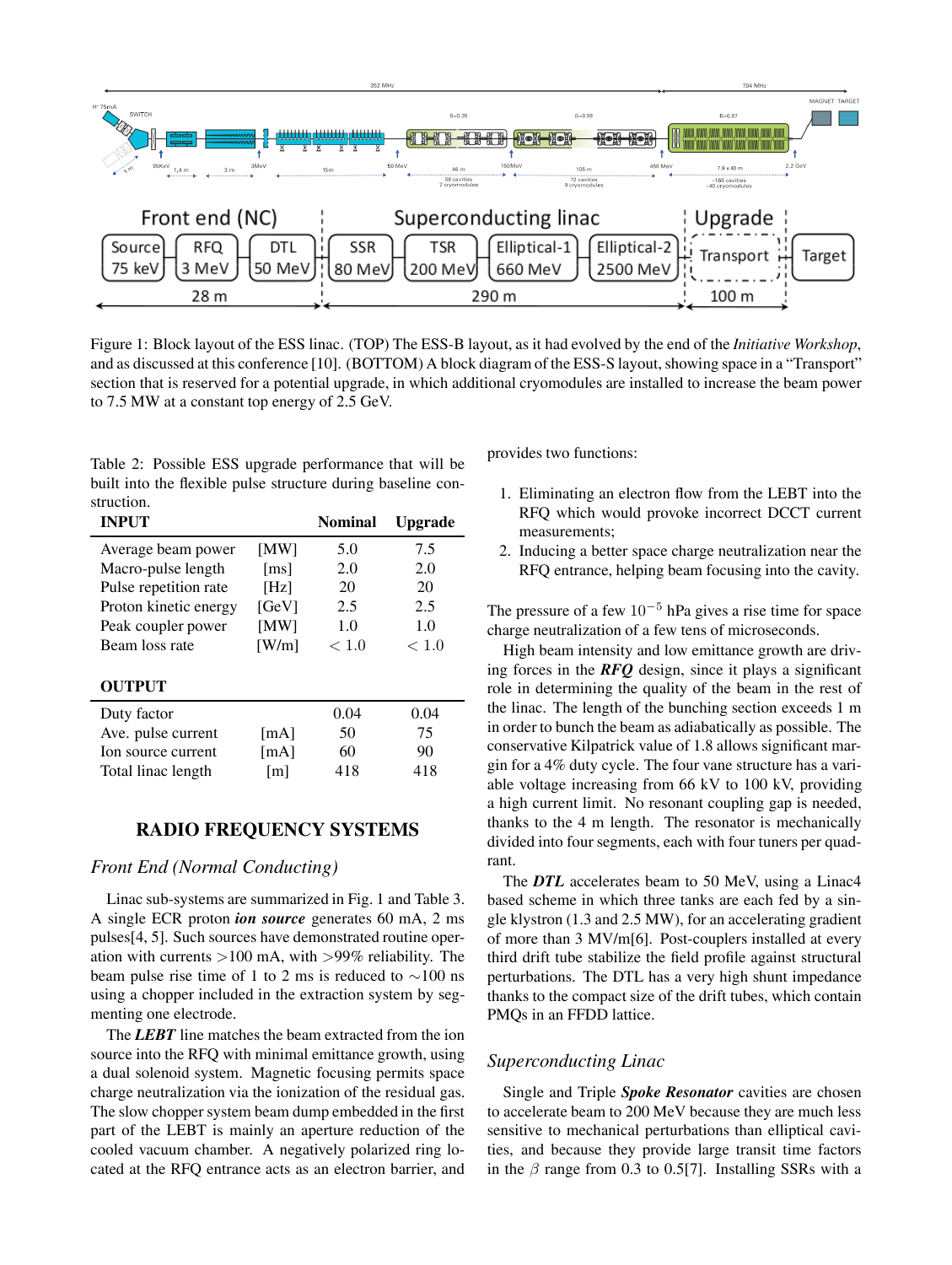FODO lattice just after the DTL enables cavities to be independently phased at relatively low energies, responding to the SNS experience that this is very useful for longitudinal acceptance tuning.

Table 3: Primary Linac Sub-system Parameters

| <b>System</b> | т<br>[K]       | <b>Energy</b><br>[MeV] | Freq.<br>[MHz] | β<br>v/c | Length<br>$\lceil m \rceil$ |
|---------------|----------------|------------------------|----------------|----------|-----------------------------|
| Source        | 300            | 0.075                  |                |          | 2.5                         |
| <b>LEBT</b>   | 300            |                        |                |          | 1.1                         |
| <b>RFQ</b>    | 300            | 3                      | 352.2          |          | 4.0                         |
| <b>MEBT</b>   | 300            |                        | 352.2          |          | 1.1                         |
| DTL           | 300            | 50                     | 352.2          |          | 19.2                        |
| <b>SSR</b>    | 4              | 80                     | 352.2          | 0.35     | 23.3                        |
| <b>TSR</b>    | 4              | 200                    | 352.2          | 0.50     | 48.8                        |
| Ellipt-1      | 2              | 660                    | 704.4          | 0.65     | 61.7                        |
| Ellipt-2      | $\overline{2}$ | 2500                   | 704.4          | 0.92     | 154.0                       |

The electromagnetic design of the *elliptical cavities* originates in a single-cell cavity currently under testing for use in a BNL high-current ERL[8]. The design in Fig. 2 reduces the surface fields and relaxes tuning criteria<sup>[9]</sup>.

*The power couplers* will deliver 1.0 or 1.2 MW of peak power with a 3 or 4% duty factor, causing the accelerating gradient to decrease in inverse proportion to the beam current. There is one coupler per cavity, with a single disktype ceramic window to isolate the cavity vacuum.

*Lorentz detuning* is dynamically compensated in order to constrain the resonant frequency of each cavity within the available bandwidth, maximizing the efficiency of energy transfer to the beam. Microphonics due to ambient acoustical noise also need to be considered. Stiffeners may be needed, to compensate for the inherent structural weakness of elliptical cavities. Detailed finite element analysis is underway to evaluate and optimize the closed loop system, including RF fill factor, cavity response, and dynamic tuning.



Figure 2: The five-cell 704 MHz cavity, showing the similarities between ESS, SPL and eRHIC structures.

Two families of elliptical cavities accelerate the beam to its final energy, using a *cryomodule* with 8 five-cell 704 MHz cavities that extends approximately 13 m. A continuous superconducting channel providing  $2 K$  superfluid helium reduces cryogenic complexity and minimizes the number of external noise sources. Reducing the cryomodule length by shortening the transition section between cavities tends to reduce accelerating structure and civil engineering costs, but requires careful attention to the suppression of cross talk between neighboring cavities, and to efficient HOM damping and power extraction outside the cryogenic environment[9]. The transition section strongly damps the HOMs with a combination of multiple coaxial couplers and 80 K ferrites. The RF parameters of interest for the fundamental mode are listed in Table 4.

*Cavity fabrication, testing and cryomodule assembly* is complex and expensive, while quality control to assure the performance of ultra-clean cavity surfaces over hundreds of meters is challenging. Complex procedures need to be established in a horizontal cryomodule test stand, to reliably reach 15 MV/m with a quality factor  $Q_0 \ge 10^{10}$ . A joint collaboration between ESS, BNL, CERN, Saclay and other institutes will develop a standard 704 MHz cryomodule to meet specific requirements of cavity-coupler performance, RF controls, cryogenics and operations.

Table 4: RF Parameters for 704 MHz Five-cell Cavities

|                                         | ESS-1 | $ESS-2$ | eRHIC/SPL   |
|-----------------------------------------|-------|---------|-------------|
| Frequency [MHz]                         | 704.4 | 704.4   | 703.8/704.4 |
| $\beta_{Geom}$ [v/c]                    | 0.65  | 0.92    | 1.0         |
| Cells/cavity                            | 5     | 5       | 5           |
| Cavities/module                         | 8     | 8       | $6-8$       |
| $E_p/E_a$                               | 3.52  | 2.58    | 2.34        |
| $H_p/E_a\left[\frac{mT}{(MV/m)}\right]$ | 7.51  | 5.09    | 5.73        |
| $R/Q$ [ $\Omega$ ]                      | 305   | 738     | 930         |
| $dF/dR$ [MHz/mm]                        | 3.48  | 3.62    | 3.68        |
| Cell coupling [%]                       | 4.79  | 5.20    | 4.68        |

### **BEAM INSTRUMENTATION**

The exact number of *Beam Loss Monitors*, and their strategic locations along the linac, are being optimized. They have multiple integration times with different abort limits to shut off the beam based on both small DC losses (causing activation at the ∼1 W/m level) and loss spikes (causing problems with SC components).

*Beam Current Monitors* use toroids that are integrated into the cryostats, limiting maintenance accessibility.

*Beam Position Monitors* integrated into the cryostats near focusing quadrupoles enable stabilization schemes to center the beam in the aperture, reducing halo generation and minimizing beam losses[11]. Beam positions can also be measured using HOM damper signals.

Candidate noninvasive **Beam Profile Monitor** technologies include Ionization Profile Monitors and beam scanners (Profilometers). IPMs, commonly used in rings[12], need a local pressure bump to enable single pass operation. Beam scanners pass a beam of ions or electrons at right angles through the main beam, and infer the profile from the deflection caused by the beam potential well[13]. Wire scanners can only be used at low intensities, and may distribute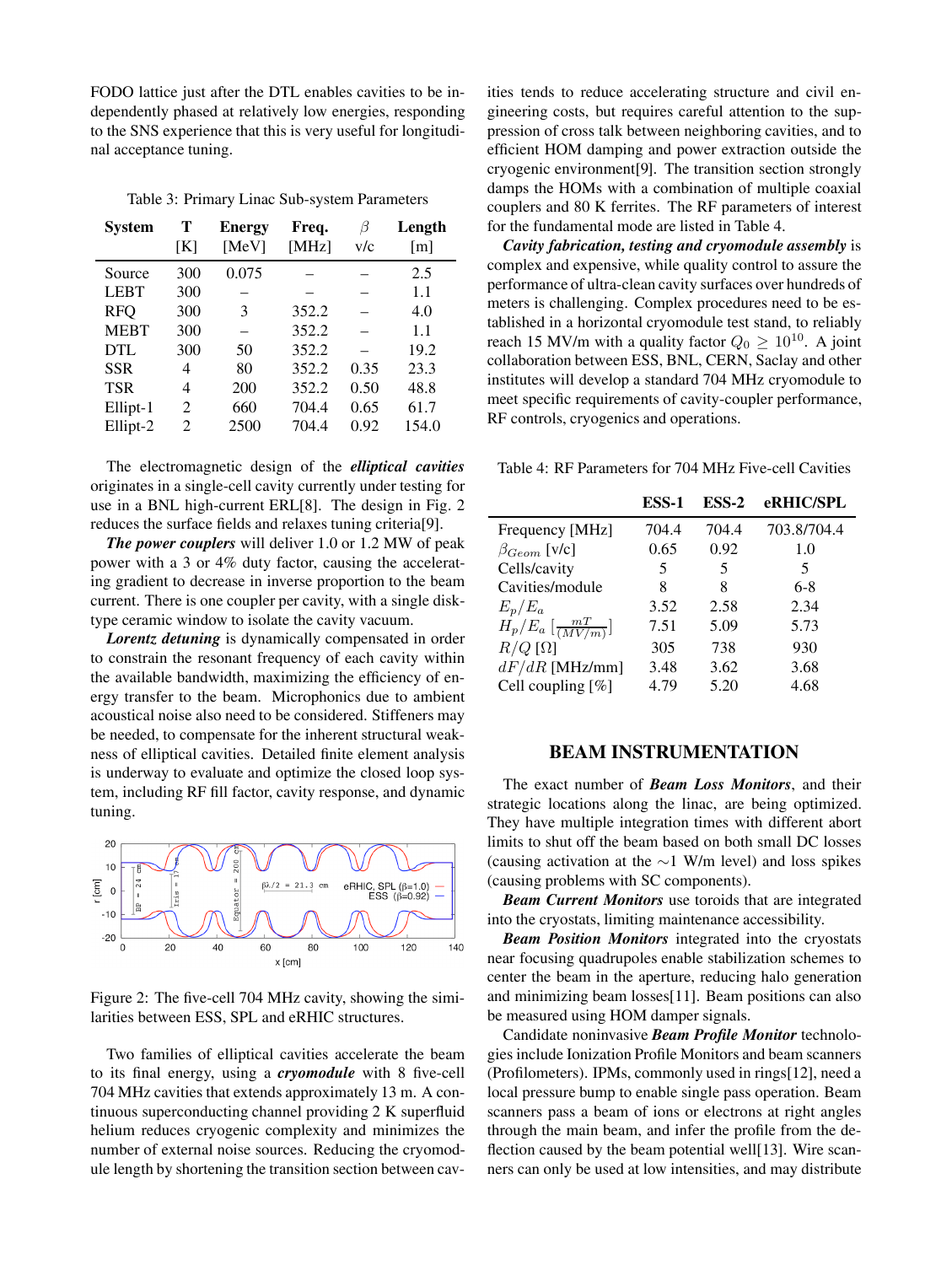wire fragments in the vacuum system if they overheat and break[14]. Laser wire profile monitors unfortunately only work with H<sup>−</sup> beams.

*Quadrupole pick-ups* could be used to non-invasively measure the rms beam size, albeit not its distribution [15].

*A movable diagnostics plate* will be used for initial commissioning.

### **TARGET AND MODERATOR**

A management structure is being put in place to minimize risks in building the long pulse target station, re flectors, moderators and neutron lines, and to complete the construction on time. Design optimization depends on:

- 1. Integrating diverse user requirements for all 22 instruments.
- 2. Respecting ambitious but realistic safety objectives for operation, maintenance and de-commissioning.
- 3. Using robust nuclear industry standard qualifications for design and construction.

*User requirements* will be quantified as a set of neutronic performance parameters for the instrument suite. The design process will explore several hundred combinations of all possible parameters, using a Design of Experiment methodology to allow the optimum combination of parameters to be determined in a finite amount of time.

*Radiation release* guidelines will be calculated to limit the radiation doses to the population and the environment during normal operations and accident scenarios. Reference accident sequences will first be defined and documented in an Accident Analysis Specification, based on the actual design and on values in the Project Safety Guidelines. The most relevant parameters and assumptions will be documented in a Safety Analysis Data List, ensuring consistent conservative analysis. The PIE-PIT method will be used to identify paths along which radioactivity could be transported to the environment in an accident[16]. De fined accident sequences will then be analyzed, to verify that the design is robust and that releases would be well below acceptable levels.

Equipment in the target – heavy metal liquid circuits, beam windows, moderator mechanical supports, et cetera – may be exposed to moderate or major *structural damage* from irradiation, creep, fatigue, corrosion, pressure, or a combination. Their design, construction and operation – and manufacturers and sub-contractors – will respect qualified *nuclear industry design standards* RCC-MR (2007) and RCC-MX (2008), taking into account safety, reliability and cost requirements.

# **THE ESS LINAC COLLABORATION**

The ESS linac collaboration will address the specific challenges of the ESS linac design, to produce a Conceptual Design Report by 2012, followed by a full Engineering Design Report. The collaboration will follow through to manage and monitor distributed industrial contracts during the construction phase, and will participate in linac commissioning.

This collaboration model has the advantage of immediately involving partners from accelerator institutes and universities, so that development work can be performed using the best available individuals and equipment for each given task. It is a bottom-up approach enabling success by sharing rewarding design and development work in the early phases, that can later be translated into industrial contracts. Industrial contacts will be established during the development phase, for the most part local to the collaboration partners. A strong Coordination Team in Lund will take intellectual ownership of the design, in order to assure good project cost control, and to be responsible for project integration.

The collaboration model is well suited to international projects, opening up the possibility for all partners to participate and learn during the development phase. Additional potential returns include training opportunities for partners and industry, new know-how, intellectual property rights for other projects and technology transfer to industry.

### *Work Packages*

The collaboration will have eight major Work Packages lead by different partners. Each Work Package will have several Work Units that can be distributed among other participants. Three Work Packages will be lead by the Coordination Team in Lund – Management Coordination, Beam Physics, and Infrastructure Services. The lead partners for the other Work Packages are in the process of being identi fied, now that a site decision has been made. Each external Work Package will have a single dedicated link person in the Coordination Team at Lund.

Similar contemporary projects with direct technical links to the ESS linac are the XFEL project at DESY, the SPL project at CERN, Project X at FNAL, and eRHIC at BNL. It is essential (especially during the development phase) for the ESS collaboration to share technical resources with these projects.

**Management co-ordination** Coordinate the collaboration, with ultimate responsibility for cost control. Integrate all ESS activities into a single coherent project.

Assure the smooth transition between phases: design and development, construction, and commissioning.

Establish and maintain linac parameter lists. Responsible for the configuration control system.

**Beam physics** Perform detailed studies of all beam dynamics issues for the ESS linac. Perform detailed studies of beam loss and collimation. Propose and develop a collimation system design. Follow the collimator system through construction and installation. Provide support for commissioning.

Develop and maintain appropriate linac layout descriptions for use in other Work Packages. Design and construct